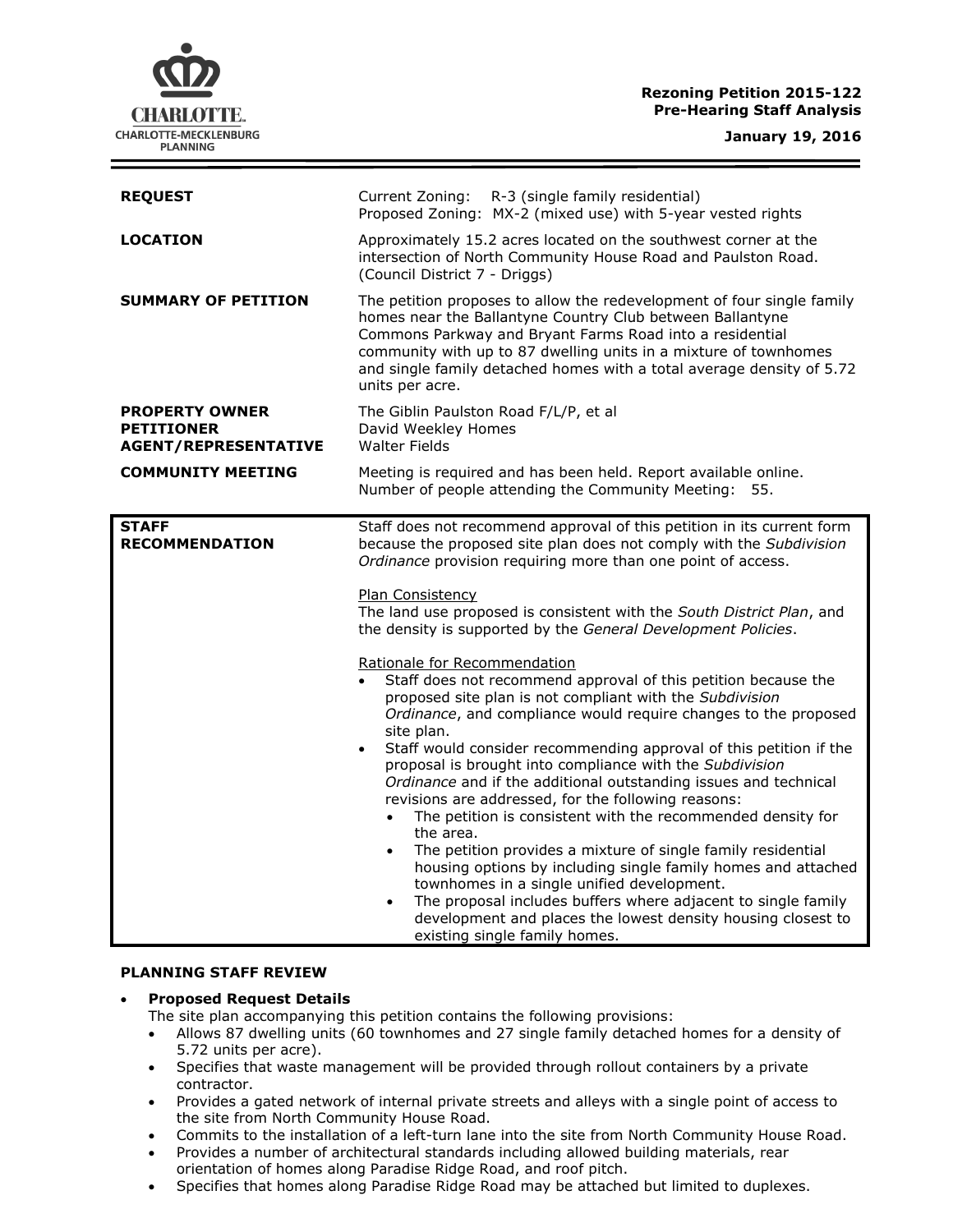- Provides landscaped buffers abutting Paradise Ridge Road and the adjacent single family homes to the rear of the site and specifies that they will be maintained in perpetuity by a home owners association created by the developer.
- Commits to increasing the normal number of shrubs and trees within the buffer along adjoining single family lots by 100%.
- Request for 5-year vested rights.

### **Existing Zoning and Land Use**

- The site is zoned R-3 (single family residential) and is undeveloped. Properties along this section of Community House Road are primarily undeveloped, and single family detached homes zoned MX-1 (mixed use) and R-12(PUD) (residential, planned unit development).
- An undeveloped parcel at the corner of Bryant Farms Road and Community House Road was recently rezoned to NS (neighborhood services).
- See "Rezoning Map" for existing zoning in the area.

### **Rezoning History in Area**

- Petition 2014-074 rezoned approximately 10 acres located on the northeast corner at the intersection of North Community House Road and Bryant Farms Road from B-1(CD) (neighborhood business, conditional) to NS (neighborhood services) to allow up to 15,000 square feet of non-residential uses and up to 194 residential dwelling units.
- Petition 2013-069 rezoned approximately 5.0 acres located on the north side of Providence Road West near its intersection with Tolliver Drive from R-3 (single family residential) to UR-1(CD) (urban residential, conditional) to allow up to 19 single family detached units for a density of 3.8 units per acre.
- Petition 2013-013 rezoned approximately 9.50 acres located on the north side of Providence Road West at the intersection of Old Ardrey Kell Road from R-3 (single family residential) to R-4 (single family residential) to allow all uses permitted in the R-4 (single family residential) district.

## **Public Plans and Policies**

- The *South District Plan* (1993) recommends single family residential at three dwelling units per acre and references the residential location criteria of the *General Development Policies* (*GDP*) for areas of higher density development.
- The *General Development Policies (GDP)* provides policy guidance for evaluating proposed residential densities greater than four units per acre. The petition meets the *General Development Policies* locational criteria for consideration of up to six dwellings per acre as illustrated in the table below.

| <b>Assessment Criteria</b>         | Density Category - up to 6 dua |
|------------------------------------|--------------------------------|
| Meeting with Staff                 | 1 (Yes)                        |
| Sewer and Water Availability       | 2 (CMUD)                       |
| Land Use Accessibility             | 2 (Medium)                     |
| <b>Connectivity Analysis</b>       | $1$ (Low)                      |
| Road Network Evaluation            | 0(No)                          |
| Design Guidelines                  | 4 (Yes)                        |
| Other Opportunities or Constraints | <b>NA</b>                      |
| <b>Minimum Points Needed: 10</b>   | <b>Total Points: 10</b>        |

# **TRANSPORTATION CONSIDERATIONS**

- This site is required according to the Subdivision Ordinance to have a second access. This could be achieved by connecting to Paradise Ridge Road or Community House Road. If a connection were made to Paradise Ridge, CDOT would recommend the streets be made public and not use gates. To minimize congestion along Community House Road, the site will be served by a leftturn lane on Community House with a corresponding left-turn into existing Briarwick Lane. This site is served by existing sidewalks and planting strips along Community House Road. See Outstanding Issues, Notes 2 and 3.
- **Vehicle Trip Generation:** Current Zoning: 450 trips per day (based on 45 single family detached homes). Proposed Zoning: 800 trips per day (based on 27 single family homes and 68 townhomes).

**DEPARTMENT COMMENTS** (see full department reports online)

- **Charlotte Area Transit System:** No issues.
- **Charlotte Department of Neighborhood & Business Services:** No issues.